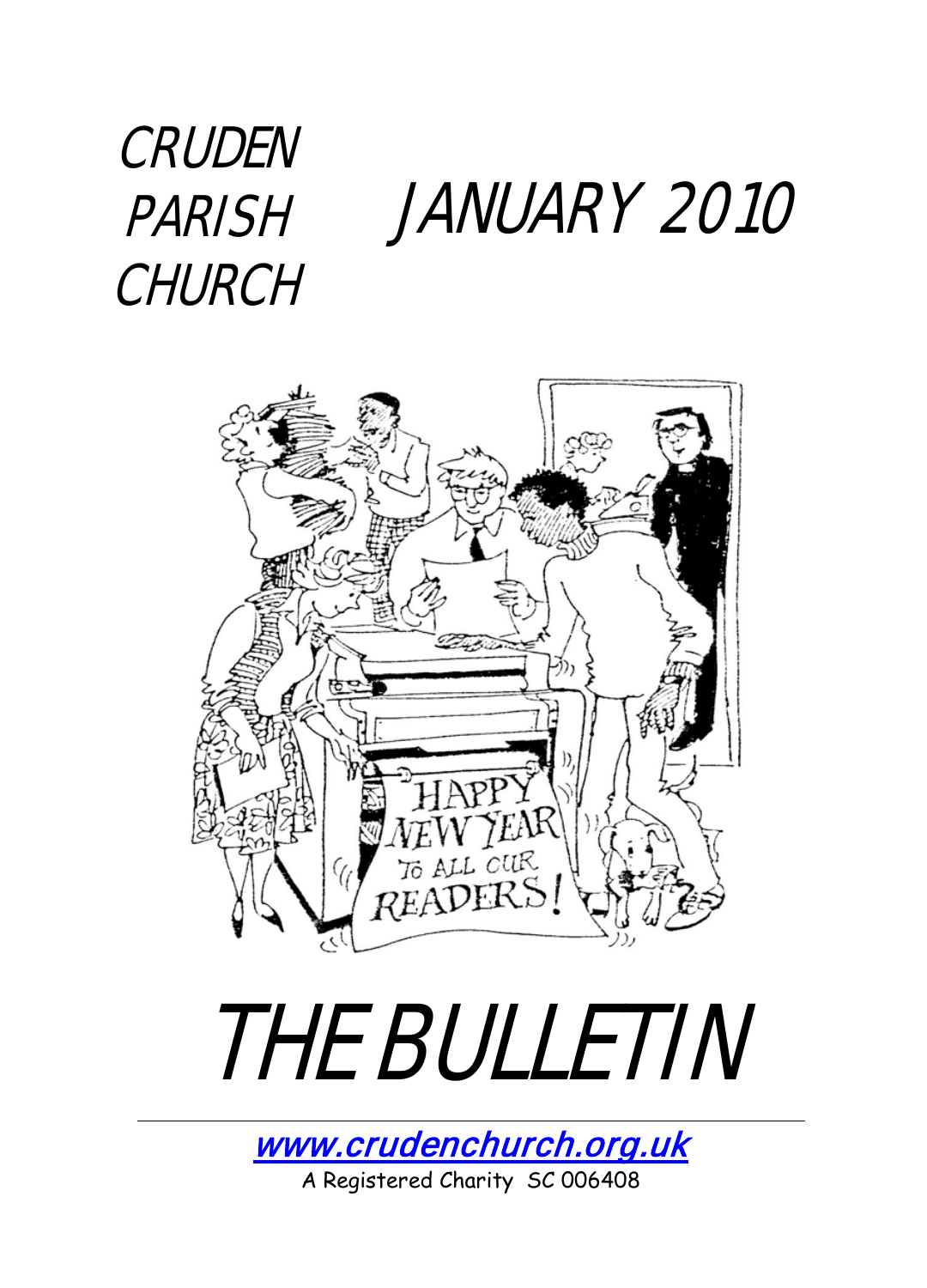

# **JANUARY 2010**

### EACH WEEK

*Sundays* 10.00 am Children's Sunday Club in the Old Church & Stables

| Sunday 3rd      | ٠                    | <b>MORNING SERVICE</b><br>Service conducted by Mrs Ros Armitage, Blackhills   | $10.00$ am                        |      |
|-----------------|----------------------|-------------------------------------------------------------------------------|-----------------------------------|------|
| Sunday 10th     | ÷                    | <b>MORNING SERVICE</b><br><b>SOUPER SUNDAY</b> – Service conducted by Members | $10.00$ am                        |      |
| Monday 11th     | $\ddot{\phantom{a}}$ | Watch and Talk Group                                                          | 7.30 pm 3 Main Street, Cruden Bay |      |
| Wednesday 13th: |                      | <b>Choir Practice</b>                                                         | 7.30 pm                           | Hall |
| Sunday 17th     | $\ddot{\cdot}$       | <b>MORNING SERVICE</b><br>Service conducted by the Rev Fred Coutts, Hatton    | $10.00 \text{ am}$                |      |
| Sunday 24th     | $\ddot{\phantom{a}}$ | <b>MORNING SERVICE</b><br>Pulpit supply still to be arranged                  | $10.00$ am                        |      |
| Monday 25th     | ÷                    | The Guild<br>Gillian Budge - Teaching English in Borneo                       | $7.30 \text{ pm}$                 | Hall |
| Tuesday 26th    | $\ddot{\cdot}$       | <b>Week of Prayer Act of Worship</b>                                          | $7.30 \text{ pm}$                 | Hall |
| Wednesday 27th: |                      | <b>Choir Practice</b>                                                         | $7.30 \text{ pm}$                 | Hall |
| Sunday 31st     | $\ddot{\phantom{a}}$ | <b>MORNING SERVICE</b><br><b>Sacrament of Holy Communion</b>                  | $10.00$ am                        |      |

### JANUARY HYMN BOOK - CH4.

THE NEXT ISSUE OF THE BULLETIN WILL COME OUT ON **31 JANUARY**. Copy for inclusion to be handed in to the Manse as soon as possible.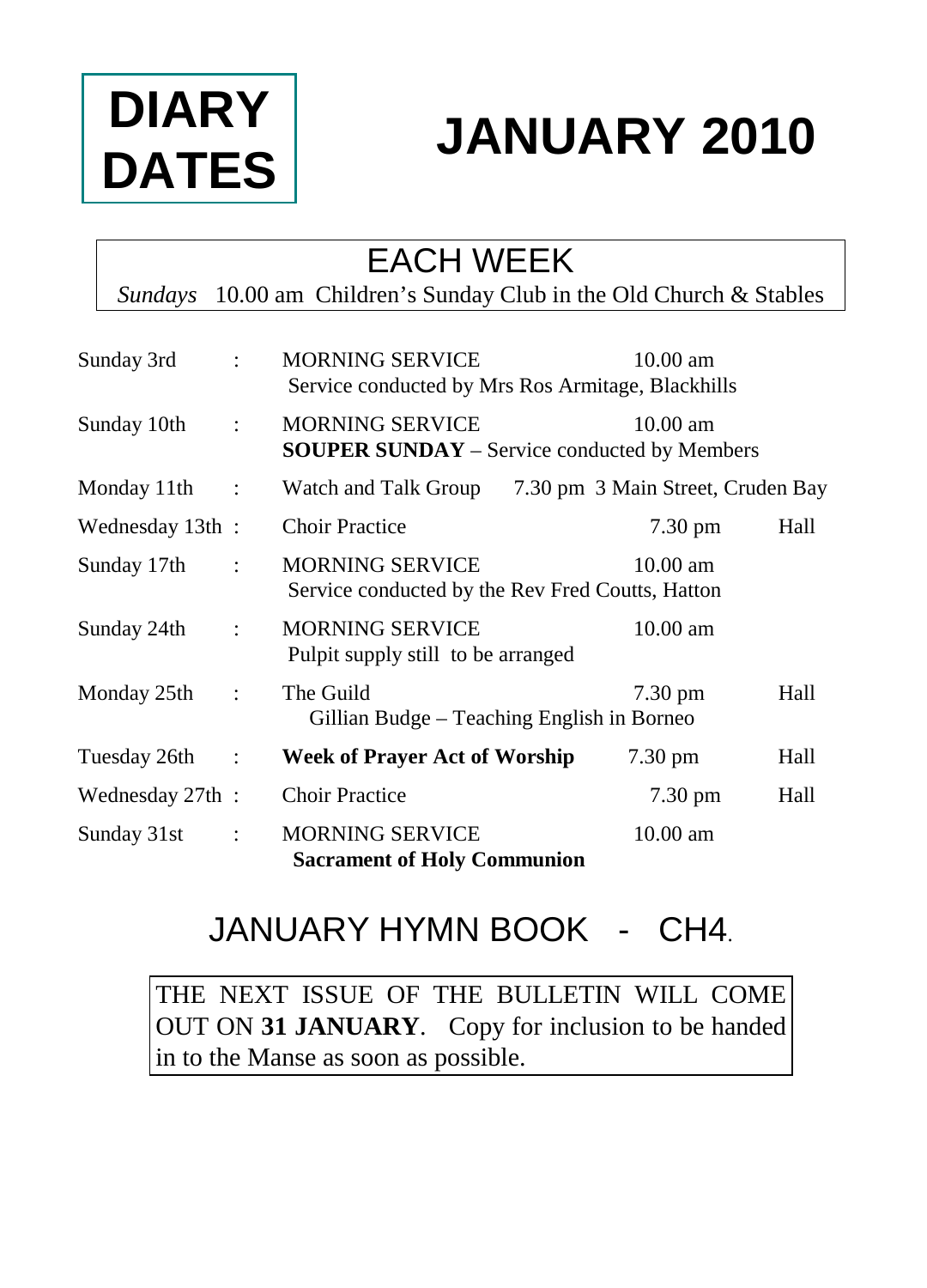

**Duty Elders** Katherine Hyman, Sandy Smith, Mary Bratton, Kathleen Craig, Wallace Donaldson, Judith Taylor, Irene Will, Robert Esson, Rosemary Pittendrigh, Betty May.

### DIARY OF AN INTERIM MODERATOR

Last month I mentioned that I had been appointed as Interim Moderator for Deer Parish Church. From the point of view of taking steps to fill the vacancy more will be involved right away than later on. Currently, my Deer diary is as follows:

- 3 January preach the church vacant.
- 17 January conduct worship prior to chairing a meeting of the congregation which will appoint a Nominating
	- Committee (formerly called Vacancy Committee).
- 24 February meeting of Deer Kirk Session.
- 10 March meeting of Deer Congregational Board
- 14 March conduct worship before chairing the Annual Meeting of the congregation.

Still to be arranged is a meeting that the Nominating Committee has to have with representatives of Presbytery and I expect that it will be held before the end of January. Here's hoping that there will be a minimum of pastoral situations to deal with!

### *Rodger Neilson*

PS And on 23 January I shall be preaching in Auchterless and Auchaber churches having led a Presbytery Quinquennial Visitation Team to meet with the officebearers of both these congregations.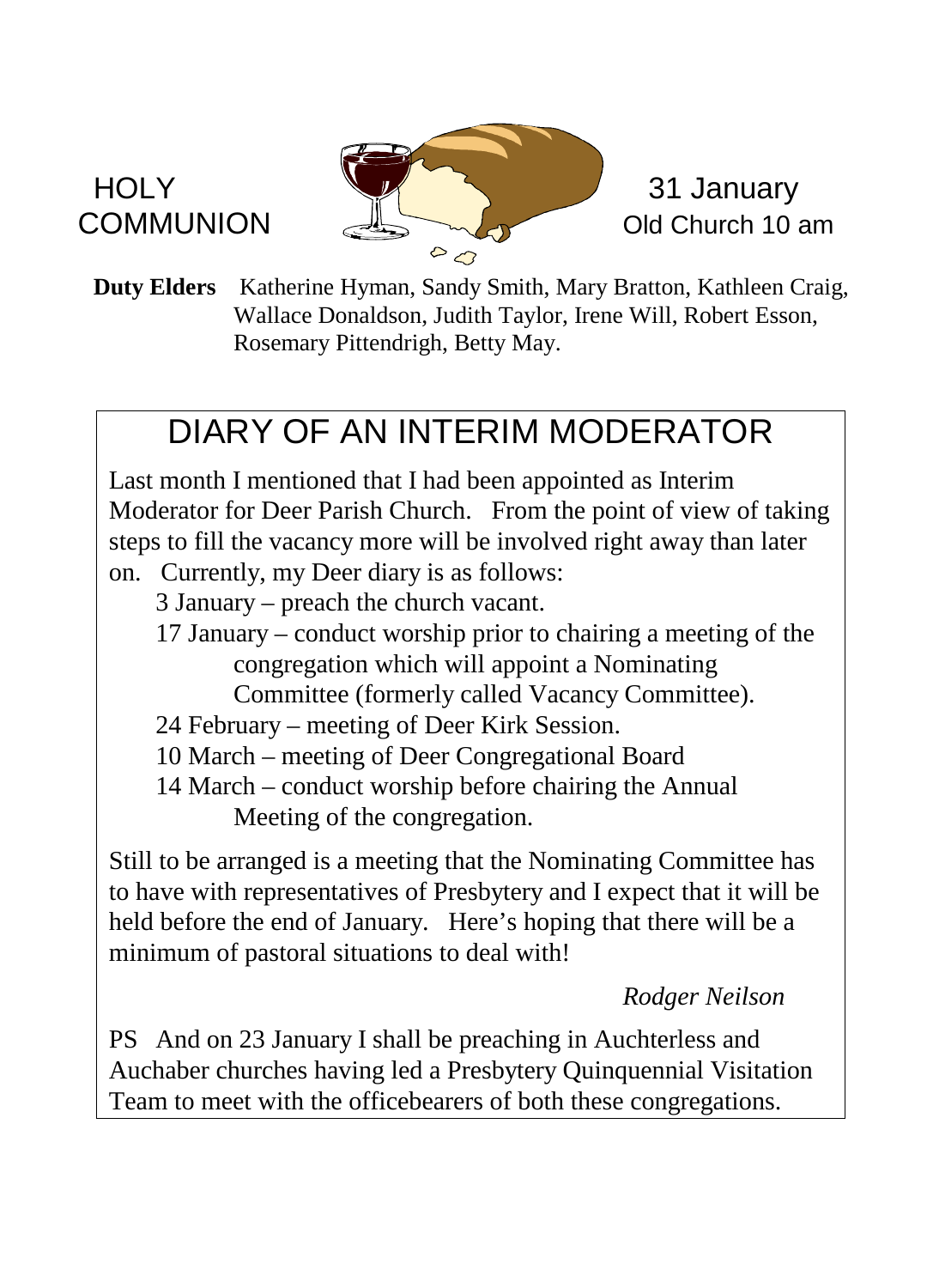## **SUNDAY MORNING DUTIES – 10 am**

| <b>Date</b> | <b>Door</b>                               | <b>Flowers</b>          | <b>Teas</b>                                | <b>Children</b>                                                                                  |
|-------------|-------------------------------------------|-------------------------|--------------------------------------------|--------------------------------------------------------------------------------------------------|
| 3 Jan       | Isobel Young<br><b>Robert Esson</b>       | Muriel Cantlay          | Wilma Moir<br>Lewis McKechnie              | Holiday                                                                                          |
| $10$ Jan    | Muriel Cantlay<br>Sandy Smith             | Muriel Cantlay          | Margaret Jamieson<br><b>Margaret Adams</b> | Karla Buswell<br><b>Brenda Cadger</b><br>C or S Skinner<br><b>Mary Bratton</b><br>Charlotte Lamb |
| 17 Jan      | Muriel Cantlay<br>Sandy Smith             | Violet Penny            | Jessie MacDonald<br>Liz Bruce              | Katherine Hyman<br>Maureen Reid<br>C or S Skinner<br>Helen Smith<br>Charlotte Lamb               |
| 24 Jan      | Iris Durno<br>Sandy Beedie                | <b>Beatrice Fawkes</b>  | Anne Cadey<br>Marilyn Samways              | Karla Buswell<br><b>Brenda Cadger</b><br>C or S Skinner<br>Joyce Fowlie<br>Charlotte Lamb        |
| 31 Jan      | Iris Durno<br>Sandy Beedie                | <b>Beatrice Fawkes</b>  | Norma Forman<br>Dorothy Cruickshank        | Katherine Hyman<br>Maureen Reid<br>C or S Skinner<br>Mary Bratton<br>Charlotte Lamb              |
| 7 Feb       | Margaret Adams<br><b>Jack Young</b>       | <b>Atholene Ritchie</b> | Liz Carnie<br>Iris Durno                   | Karla Buswell<br><b>Brenda</b> Cadger<br>C or S Skinner<br>Helen Smith<br>Charlotte Lamb         |
| 14 Feb      | Margaret Adams<br><b>Jack Young</b>       | Jean Beedie             | Kathleen Craig<br><b>Beatrice Fawkes</b>   | No Junior Church                                                                                 |
| 21 Feb      | Jim MacDonald<br><b>Wallace Donaldson</b> | Jean Beedie             | NO TEAS                                    | Katherine Hyman<br>Maureen Reid<br>S or C Skinner<br>Joyce Fowlie<br>Charlotte Lamb              |
| 28 Feb      | Jim MacDonald<br><b>Wallace Donaldson</b> | <b>Betty Forrester</b>  | Elma Cumming<br><b>Betty Forrester</b>     | Karla Buswell<br><b>Brenda Cadger</b><br>C or S Skinner<br><b>Mary Bratton</b><br>Charlotte Lamb |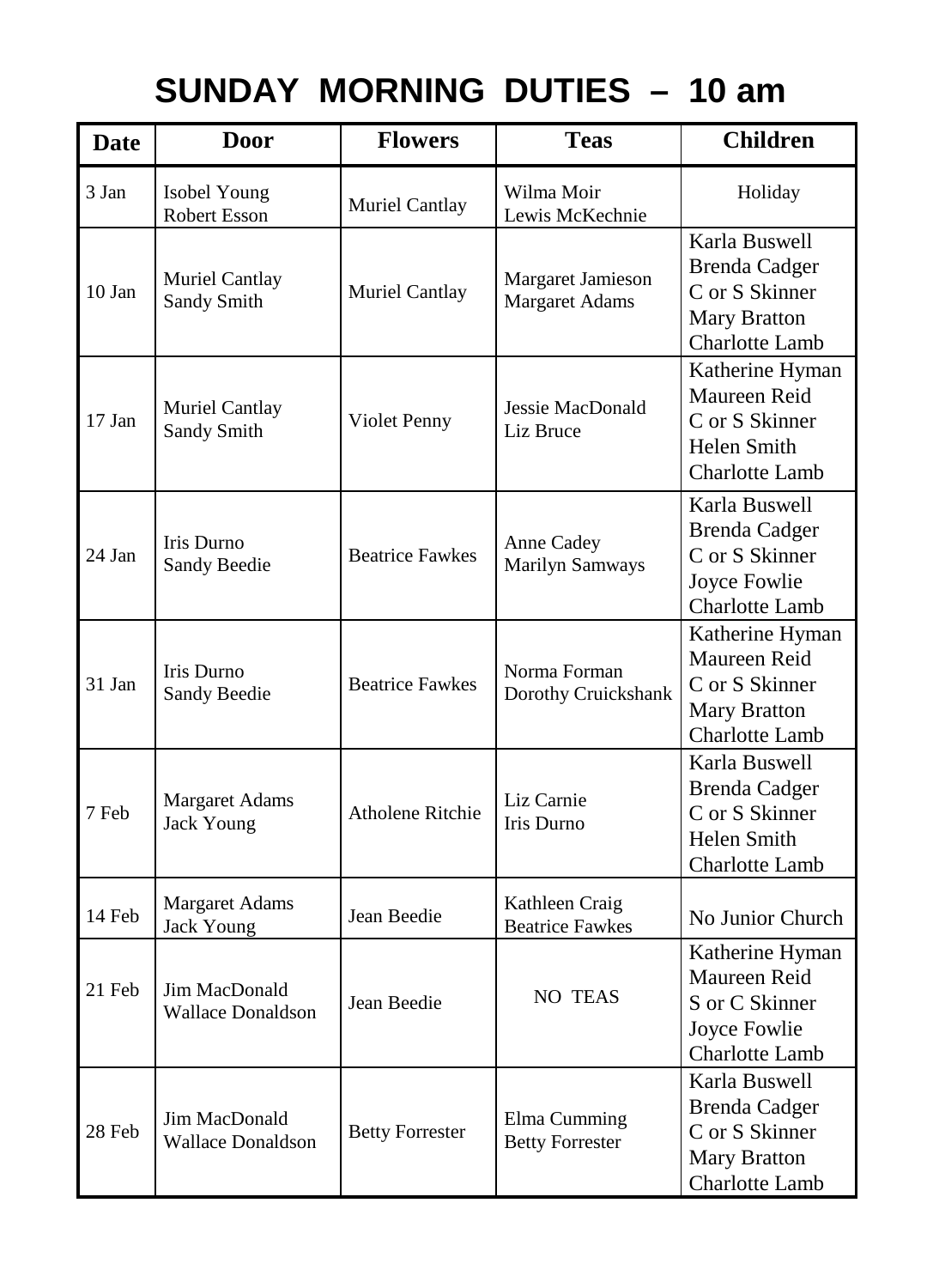## FROM THE MINISTER 14 December 2009

Dear Friends

## A very Happy New Year to you all

Sitting down at my desk just before Christmas to write this letter, I want to share with you the encouragement I have received because of various things that have happened recently.

Between the summer and Christmas, elders have been involved in our weekly worship. I have listened carefully to the prayers that they have offered and have been thrilled at the contribution they have made. There has been a freshness in their prayers for ourselves and others which, probably because of rather than despite my years of experience, I sometime struggle to achieve. I am convinced that our worship has been greatly enhanced by the involvement of these elders and would thank them very warmly.

Encouragement also came from the Sunday evening Advent studies in the church hall. The numbers attending any evening varied from 14 to 17 and the fellowship was both friendly and warm. Over the course of the weeks we all talked about various issues thrown up in our booklet and relevant to the whole idea of God coming to earth in the person of one born as a baby in Bethlehem. I got the clear impression that those who came along enjoyed these evenings and it was great, also, to have their assistance in putting up the Christmas trees in the church and hall.

Yesterday we had our Christingle Service and over 50 people were present and it was wonderful to see everyone in a circle round the front pews holding their Christingle and singing our final hymns by candlelight. A considerable amount of work has to be put in to prepare for the service and I want to say a sincere thank you to our Junior Church leaders who first came up with the idea and have ensured its continuing success.

It is good to start the year knowing that Cruden Church is in good heart – where good things happen made possible by good people! Your friend and minister

Rodges Neilso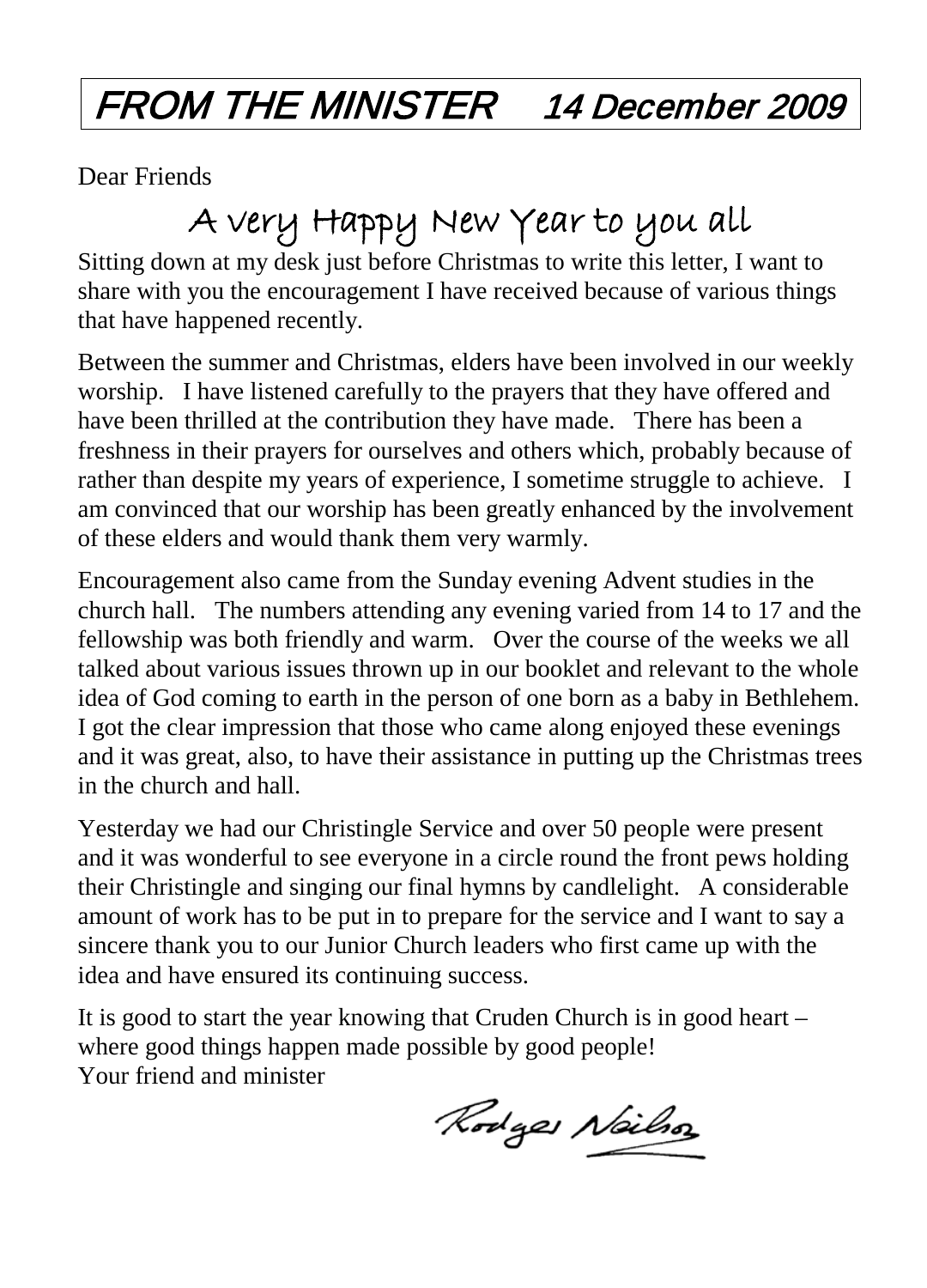

### on the subject of LOVE

Real friends are those who, when you've made a fool of yourself, don't feel that you've done a permanent job

We may give without loving, but we cannot love without giving. Do not judge your friend until you stand in his place. Faults are thick when love is thin.

The door to the human heart can be opened only from the inside.

### SOUPER SUNDAY 10 JANUARY

The 2009 General Assembly passed a deliverance Inviting congregations of the Church of Scotland and its partner churches worldwide to observe Sunday 10 January 2010 as a day of worship, reflection and fund-raising on the theme f the church's response to HIV, and instruct the Project group to produce worship resources to enable congregations to hold Souper Sunday services and events.

Cruden Kirk Session decided that it would observe Souper Sunday and follow the pattern established by Lothian Presytery who had a similar day last year.

The service on 10 January will be conducted by elders, assisted by members using the resources that have been made available.

After the service a Soup and Bread lunch will be served in the hall and those who enjoy it are invited to make a donation to the Church's HIV Aids Project.

### CONGREGATIONAL WALKS

If you want to start the New Year with a good yet easy walk, then come along and join us at Auchreddie, a walk of three miles leaving the church hall at 11.30 am on Sunday 17 January. Everyone is welcome to come along for this easy walk suitable for all ages, bring a picnic. For further information please contact me on 01771 62428. *Robert Petticrew*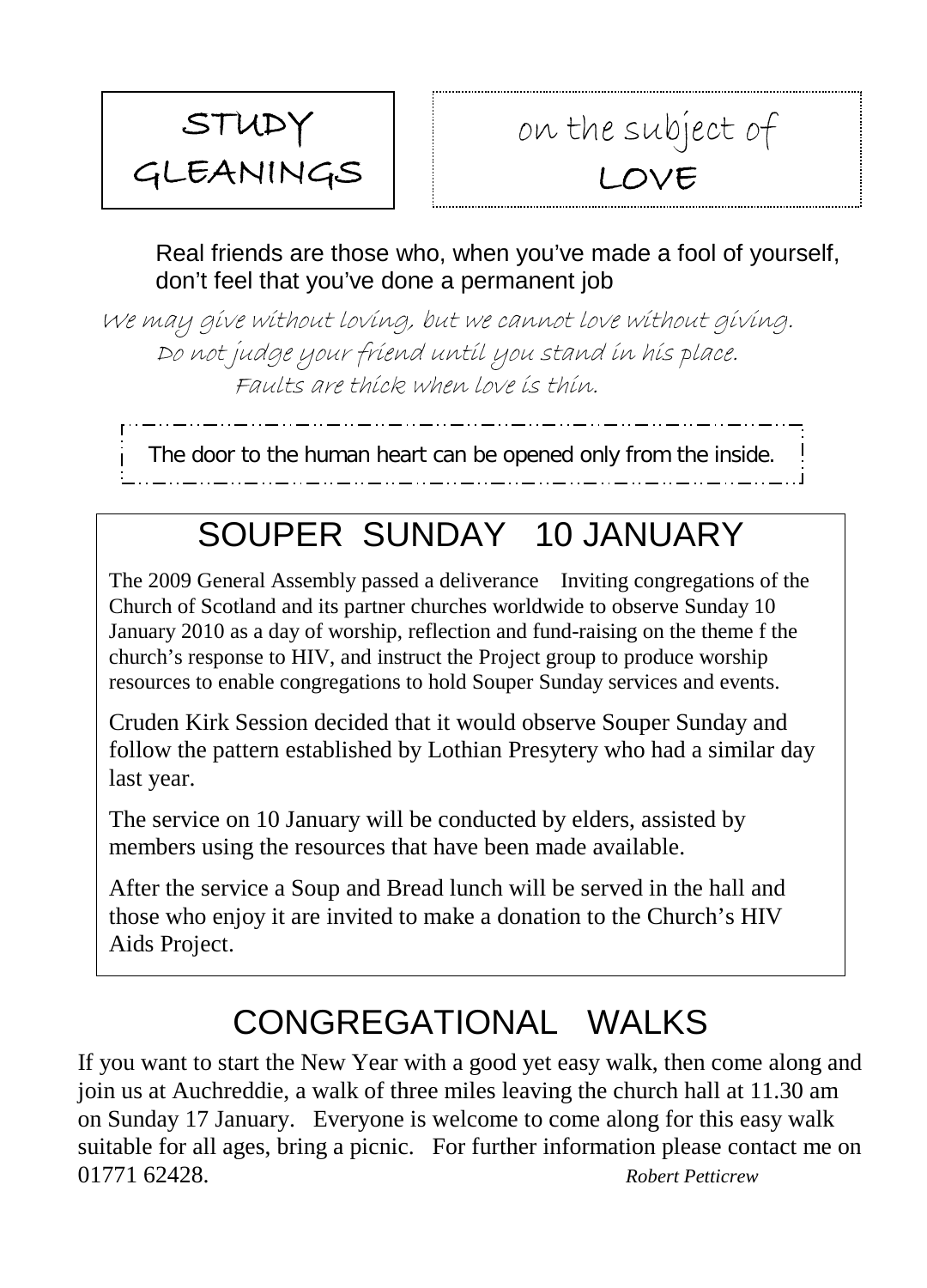### CRUDEN CHURCH GUILD

The November meeting of Cruden Church Guild was held on St Andrew's Day, with an appropriate programme of Scottish songs rendered by Mr Gordon Mackay of Cruden Bay. Rosemary Pittendrigh introduced Mr Mackay, praising his musical talent and his gift for passing on his skills to young people. The programme of songs travelled through many places in Scotland, and included The Braes o' Killiecrankie, the Mingulay Boat Song, Bonnie Dundee and The Banks and Braes o' Bonnie Doon before finishing up at home with The Northern Lights of Auld Aberdeen. Needless to say, Guild members joined in the songs with gusto and a vote of thanks was given to Mr Mackay by Wilma Moir. The cold evening also included welcome refreshments of soup and trifle. The number attending was again high, and extra chairs had to be fetched to the tables to accommodate everyone.

The last meeting of 2009 was the Guild's welcome Christmas dinner, held at the Red House Hotel on 14 December. 27 members gathered for an evening of good food and good company, finished off with a "Secret Santa", a quiz and some competitive singing. Our thanks go to Rosemary Pittendrigh for her hard work in putting together the various aspects of the evening. We now look forward to 2010 and a continuing programme of interesting evenings on the last Monday of each month.

### *Vena Hockell*

Books sold at the recent stall raised around £310 for Wesley Owen. With small donations to the bookstall plus 10% from the proceeds approximately £40 will be given to the Church.

Annette and I very much enjoy choosing and promoting books and appreciate the support given to us. Thank you *Beatrice Fawkes*

BOOK STALL Fair Trade Fortnight

22 February – 7 March. 2010. Look out for more info in the New Year.

### Kirk Session Dinner

Elders are asked to keep Tuesday, 9 March 2010 free for a Session Dinner in the Red House Hotel.

### From Poppy Scotland

Awarded to Cruden Parish Church In recognition of the outstanding work carried out on behalf of Poppy Scotland and for making a real difference to the lives of veterans and their families in Scotland. Amount collected £155.00 Awarded on 11 November 2009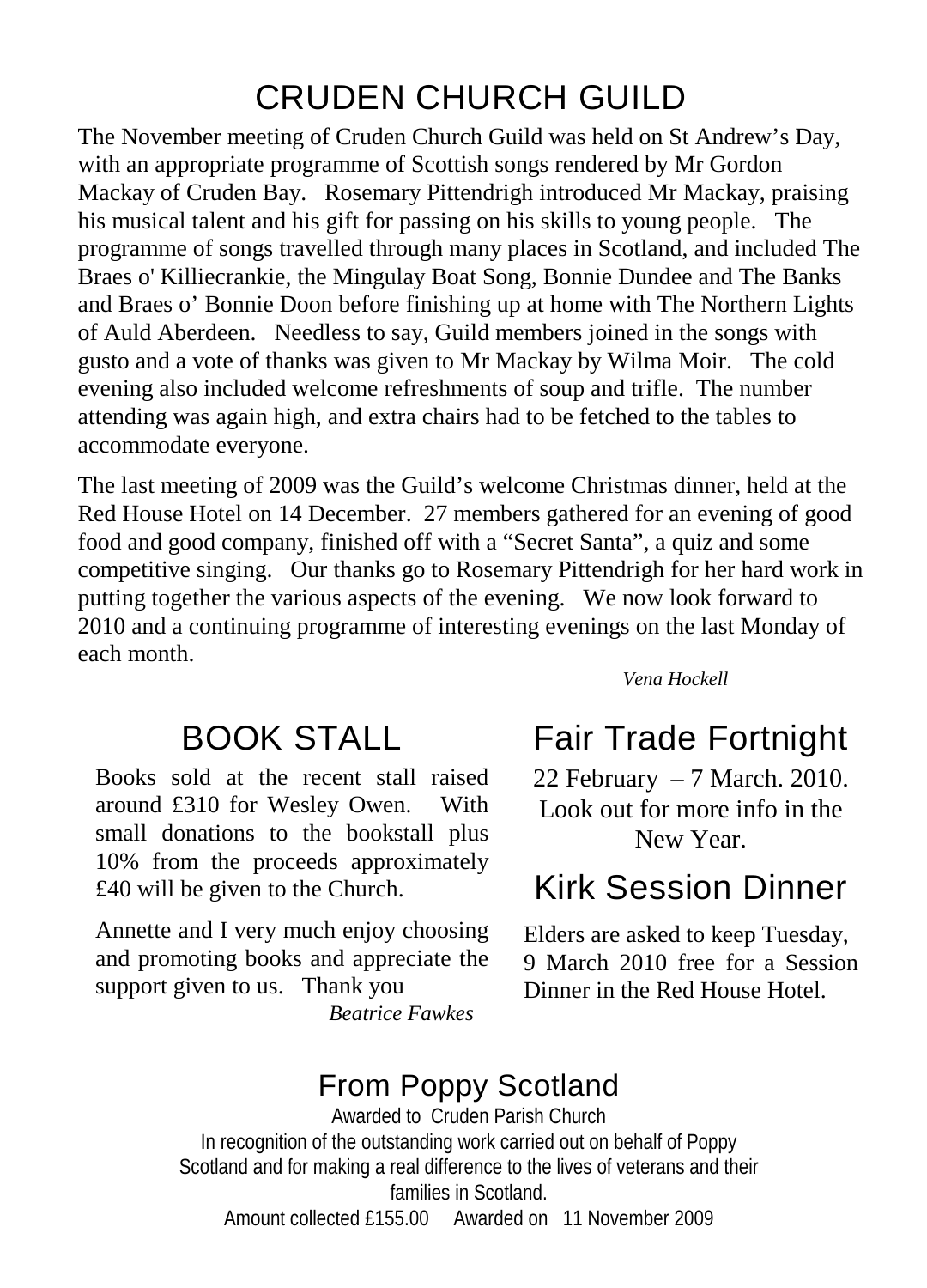## Week Of Prayer For Christian Unity January 2010 VOLUNTEERS WANTED

### **You are witnesses to these things Luke 24:48**

Churches around the world traditionally mark the Week of Prayer for Christian Unity from 18 to 25 January in the octave between the feasts of St. Peter and St. Paul.

The global organisers (the Pontifical Council for the Promotion of Christian Unity and the World Council of Churches) of the Week of Prayer for Christian Unity asked **SCOTLAND** to host the week in 2010 to mark the centenary of the first world mission conference that met in Edinburgh. This gathering is traditionally seen as the beginning of the modern ecumenical movement, which seeks the visible unity of the world's divided churches.

Scottish churches are also involved in celebrations for the anniversary of the 1910 conference on the theme, "Witnessing to Christ today". Scotland therefore suggested as the theme for the Week of Prayer for Christian Unity 2010, "You are witnesses to these things" (Luke 24:48).



### WILL YOU VOLUNTEER?

For the last two years around a dozen people have responded to a Bulletin invitation to take part in the Week of Prayer. All they had to do was look at the daily readings for eight days in their own time and at their own convenience. This year the daily readings are available from the Minister. All you need do is work your way through each day. It should only take about 10 - 15 minutes. Don't worry if you miss a day, just catch up in your own time.

- Look at the questions that begin each day.
- Look up the readings in your bible (If anyone would like to borrow a Good News Bible from the church, contact the minister.)
- Still keeping the initial questions in mind, slowly read the passage for reflection and the prayer that finishes it
- Then spend a few moments in thought and prayer.
- Finally consider the invitation on the Bulletin page after the readings.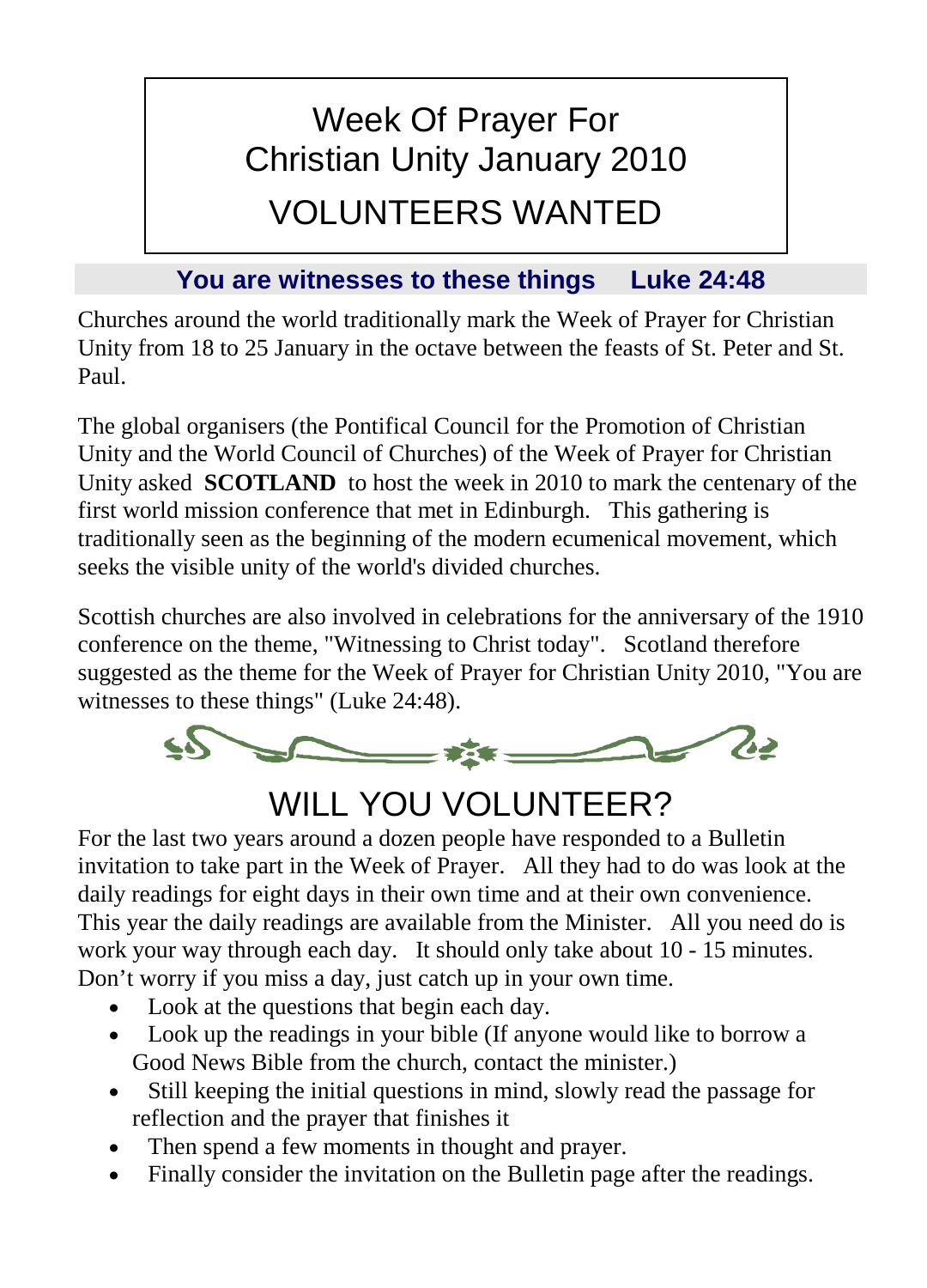## Week Of Prayer For Christian Unity January 2010 VOLUNTEERS WANTED

Those who have been involved in previous years in the Week of Prayer have had the opportunity to come together to chat about their experience of reading through the material and to share in an informal act of worship created by the writers of the readings and prayers.

This year an invitation goes out to all our church members to come to an act of worship at the end of the Week of Prayer. This will take place

### **in the Hall at 7.30 pm on Tuesday 26 January**.

Whether you have worked through the readings each day or not, you can still come along and join in the songs and prayers.

### **WILL YOU COME?**



### **WANTED**

We are looking for more people to join the rota of those willing to give up a little time to help keep our buildings clean and tidy. If interested, please phone the Minister (841229) for further information.

### Next Session Meeting

To give adequate time for the accounts to be fully finalised, there will **not** be a meeting of the Kirk Session in January Completion of the accounts is always delayed for the Treasurer has to await figures from the Church Headquarters which do not come until toward the end of the month.

The next meeting of the Session will therefore be in February to allow the Session to approve the accounts before the Annual Meeting. Since the Minister is on holiday on the first three Mondays of February and the Guild meets on the 4th Monday, the next meeting of the Session will be on **Tuesday, 23 February**.